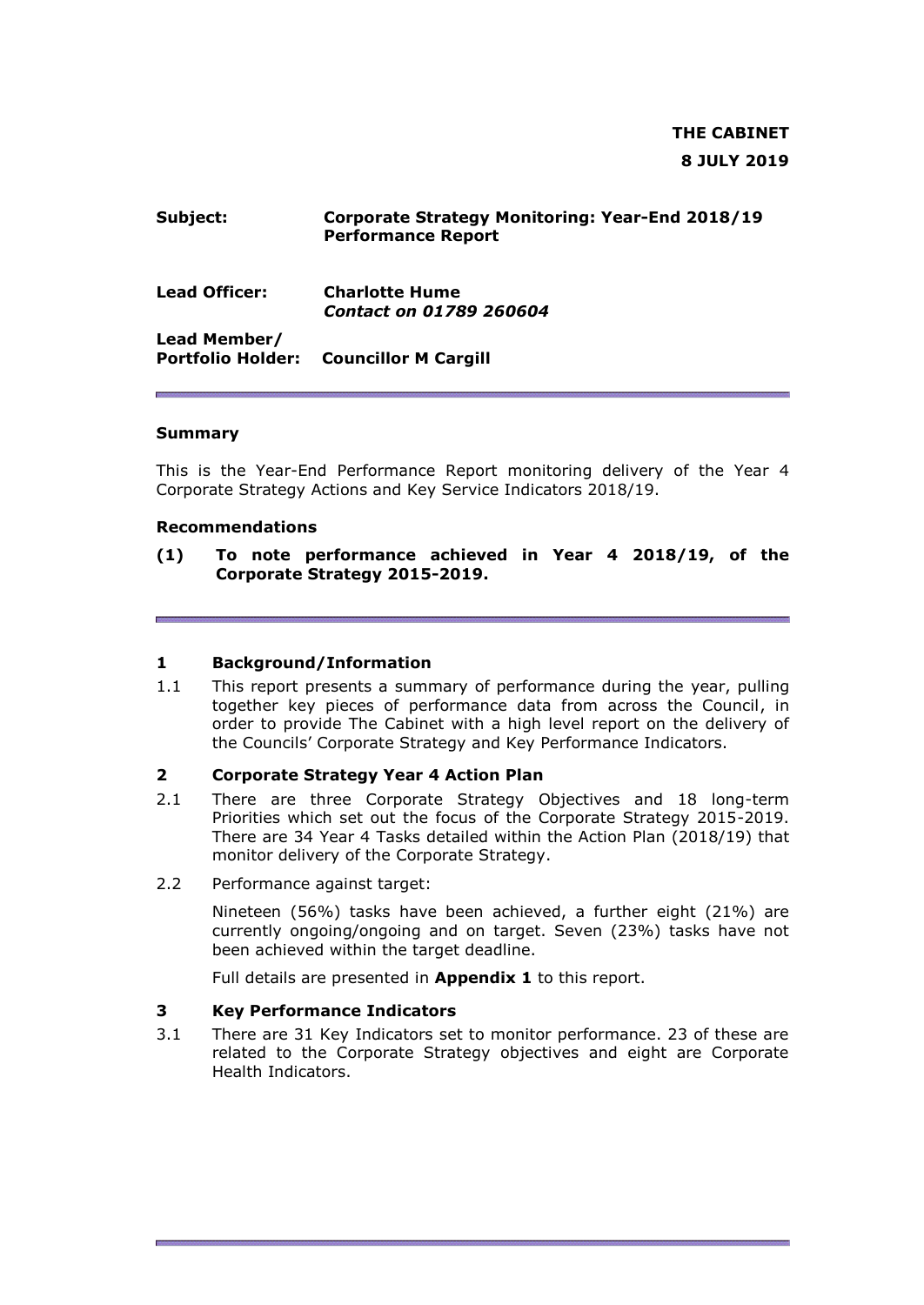3.2 During Year 4, 26 indicators are due to be reported on.

Performance against target:

Of the 26 indicators, 23 have been reported on: Nineteen (83%) Indicators have been achieved. 4 (17%) indicators were not achieved.

For the remaining three indicators:

- Percentage accuracy of which Housing Benefit/Council Tax Reduction Scheme new claims and change events are processed has not been reported. This indicator is no longer reported.
- Proportion of homeless decisions that were prevented or relieved measured against other outcomes has not been reported against target, due to this being a new indicator in its baseline year.
- Corporate Complaints is reported for information only and therefore no target has been set for this indicator.

Full details are presented in **Appendix 2** to this report. In addition, for the first time **Appendix 3** includes a dashboard summarising the indicators graphically.

#### **4 Options available to The Cabinet**

- 4.1 Note performance achieved.
- 4.2 Request further information.
- 4.3 Agree alternative targets or actions to those presented.

#### **5 Evidence Base**

5.1 The performance report has been compiled from information held within services and provides an evidence base from which decisions can be made.

#### **6 Member Comment**

6.1 Portfolio Holder comments have been noted for this report. Comments relating to future reports will be incorporated as appropriate.

#### **7 Implications of the Proposal**

#### 7.1 *Financial*

7.1.1 There are no new financial implications for the Council arising from this report.

#### 7.2 *Environmental*

7.2.1 There are no environmental implications arising from this report.

#### 7.3 *Corporate Strategy*

7.3.1 This report monitors progress against the priorities as set out in the Corporate Strategy Action Plan 2015-2019.

#### 7.4 *Analysis of the effects on Equality*

7.4.1 There are no equality implications arising from this report.

#### 7.5 *Data Protection*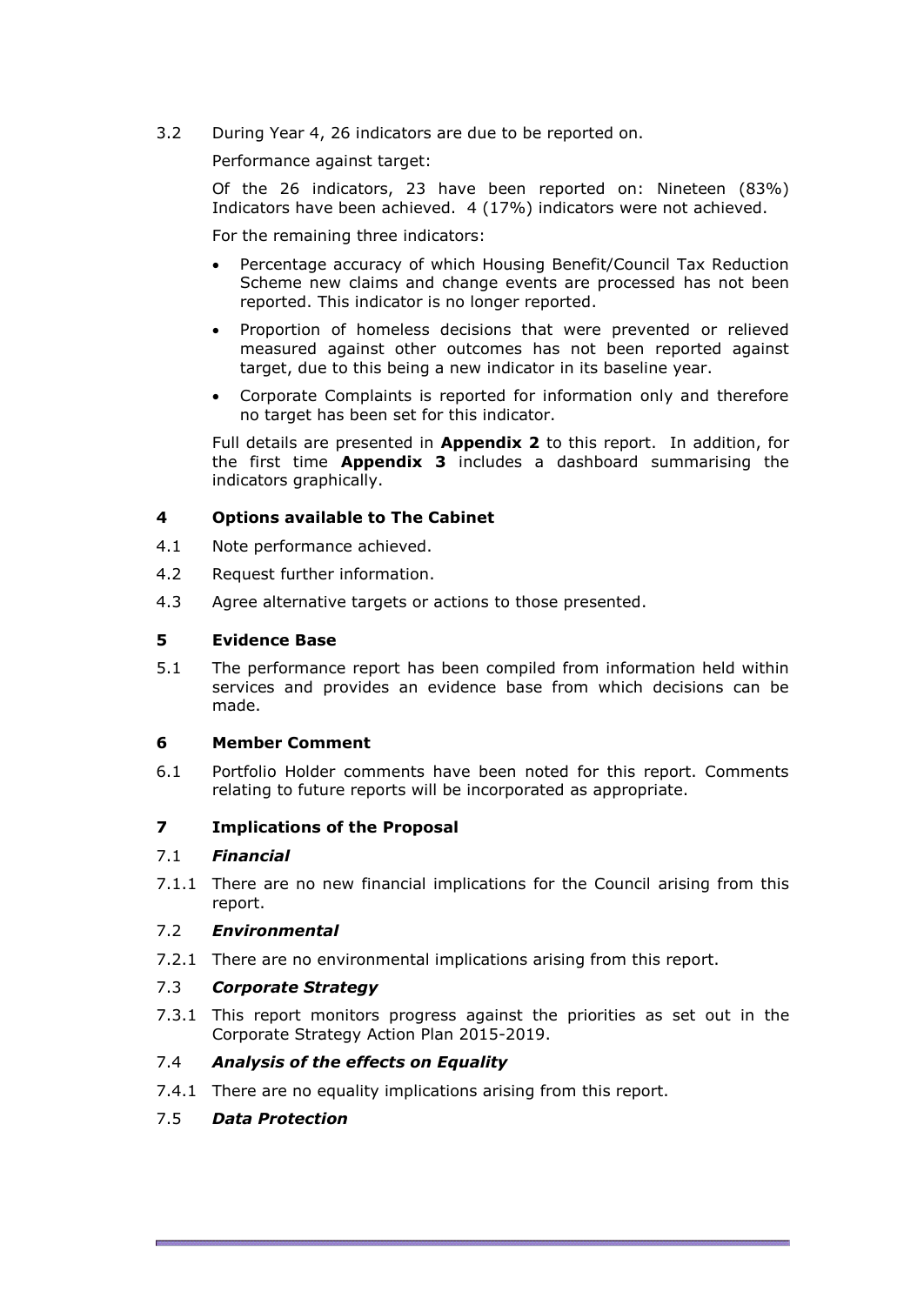7.5.1 There are no data protection implications.

#### **8 Risk Assessment**

8.1 Failure to deliver these areas of strategic performance is considered to be high risk and would present a risk to delivering outcomes stated in the Corporate Strategy.

### **9 Conclusion**

9.1 77% of Corporate Strategy actions have been achieved or are on target. 83% of Key Performance Indicators have been achieved. Corrective actions will be put in place to bring the indicators not achieving target back on track.

> David Buckland EXECUTIVE DIRECTOR & S151 OFFICER